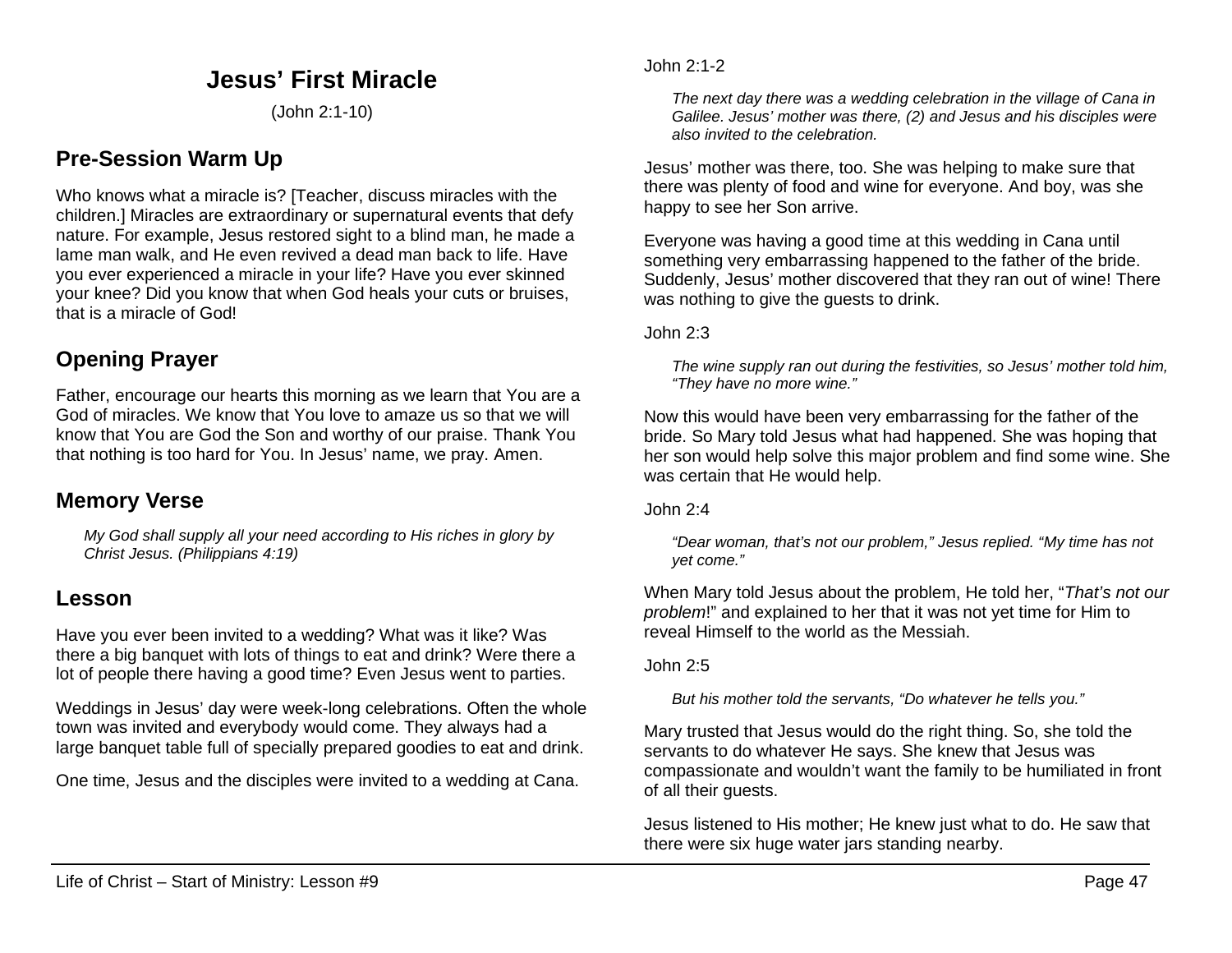### John 2:6-8

*Standing nearby were six stone water jars, used for Jewish ceremonial washing. Each could hold twenty to thirty gallons. (7) Jesus told the servants, "Fill the jars with water." When the jars had been filled, (8) he said, "Now dip some out, and take it to the master of ceremonies." So the servants followed his instructions.*

These water pots were huge. It says they held 20 or 30 gallons of water each. A bathtub holds about 30 gallons, so you can imagine how big these were. Each jar weighed about 300 pounds.

These servants must have wondered what in the world Jesus was doing. They might have looked at each other wondering why they should serve water to the master of the feast (probably the bride's father). But they obeyed Jesus. And, something very unusual happened as they poured… [Teacher, pour water from a clear pitcher into an opaque one containing a package of Kool-Aid.]

### John 2:9-10

*When the master of ceremonies tasted the water that was now wine, not knowing where it had come from (though, of course, the servants knew), he called the bridegroom over. (10) "A host always serves the best wine first," he said. "Then, when everyone has had a lot to drink, he brings out the less expensive wine. But you have kept the best until now!"*

[Now pour the Kool-Aid from the opaque pitcher back into the clear one.] Jesus turned ordinary water into fine wine. He helped keep the family from being embarrassed or humiliated in front of their guests.

John 2:11

*This miraculous sign at Cana in Galilee was the first time Jesus revealed his glory. And his disciples believed in him.*

This was the first miracle Jesus performed. When the disciples saw it they believed that He was truly God the Son. The miracle showed his power.

Jesus loves people and wants to take care of their needs.

Jesus will take care of your needs, too. Do you know what your greatest need is? [Teacher, entertain answers.] Your greatest need is forgiveness for your sins. Because without that, you cannot see God.

Sometimes our hearts are filled with the wrong things, such as bad attitudes and thoughts. We can change how we look on the outside, but only Jesus can change what's on the inside. We can ask for His help just like Mary did!

He can change us just like He changed the water into wine. Jesus is the Son of God and has power to change anything. He can change the worst sinner into a child of God!

One day there will be a wedding in heaven and you have been invited to attend! At this wedding Jesus will be the *groom* and His church will be the *bride*. Anyone who has asked Jesus to be their personal Savior will be there. The church is called the *bride of Christ*.

God created marriage between a man and woman to be a picture of our relationship with Him. He wants a husband and a wife to enjoy a close and personal relationship. And, in the same way He wants us to enjoy a close personal relationship with Him for all eternity. And it all starts when we are born again.

**Object Lesson**: Before class, secretly place red Kool-Aid package in an opaque pitcher. Fill another clear pitcher with water. While you are telling the story of the servants filling the pots with water, pour the water from the clear pitcher into the opaque one. When you get to the part of the story when they draw some water out, pour some Kool-Aid out of the opaque pitcher into a clear glass. The students will be surprised to find that it has turned red. (Be sure to share your "trick" with them so they will know that you did not perform a miracle!) Pour all the Kool-Aid back into the pitcher, add sugar, stir it up and share the treat with the children.

### *Discuss the Object Lesson*

1. What was your reaction when the water came out red?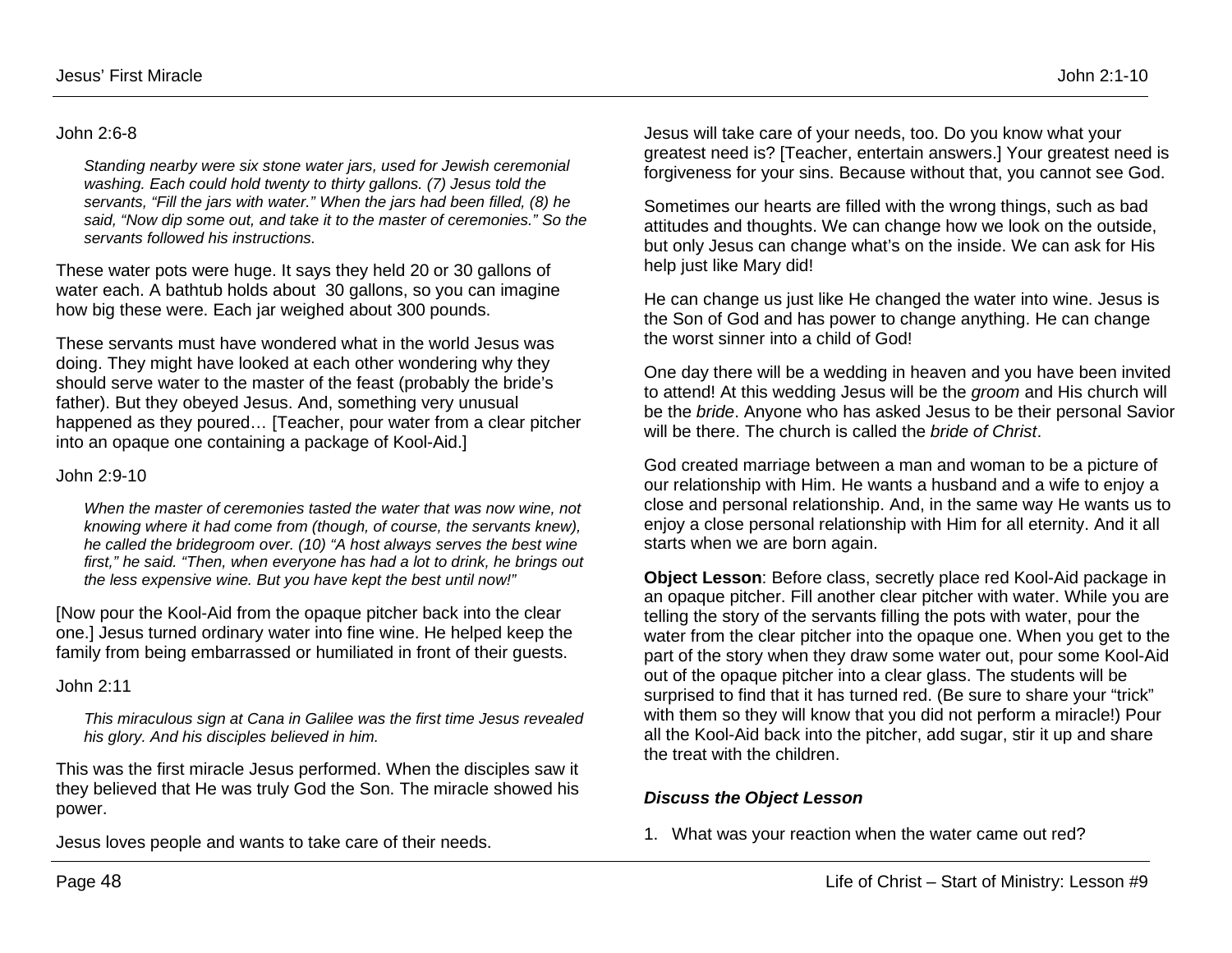2. How was this activity like Jesus' miracle at the wedding?

# **Closing Prayer**

Father, thank You for sending Jesus to show Your power and take our sins away. Help us look to You for help in every situation. In Jesus' name, we pray. Amen.

# **Learning Activities**

### **Activity Corner**

### *"Water To Wine" Worksheet*

Have the children circle the actions or attitudes they want Jesus to help them with. Or, have them write five or six attitudes that they would like to change on a "jar" pattern. Then, on the back have, them write the attitude that they would like Jesus to give them instead.

## **Game Center**

- Or, use the following review questions in a game of your choice:
- 1. Where did Jesus perform His first miracle? (In Cana of Galilee.)
- 2. What celebration was Jesus attending? (A wedding.)
- 3. Who else was at the wedding that Jesus knew well? (His mother.)
- 4. What did they run out of at the feast? (Wine.)
- 5. What did Jesus do with the water in the jar? (Turned it into wine.)
- 6. What enabled Jesus to change the water to wine? (He is God; He can do anything.)
- 7. How do you think the guests and disciples reacted when Jesus turned water to wine?
- 8. What would you have said to Jesus if you had been at the wedding?
- 9. Why do you think Jesus performed a miracle at the wedding?
- 10. How did His disciples respond to what Jesus did? (Vs 11)
- 11. What miracles does God perform today?
- 12. Can we ask Jesus for help today, too?

### *Discussion Questions for Older Children*

- 1. Look at **verse 3**. When the wine ran out why did Mary tell Jesus about the situation? In other words, why did Mary think that Jesus could help with this embarrassing situation? (She must have known that He had miraculous powers. Possibly she had witnessed Jesus doing miracles before so had the confidence to ask Him to help. If anyone should have known Jesus' ability to do miracles it should have been Mary. Also, Mary trusted that Jesus would do the right thing.)
- 2. In **verse 4**, what did Jesus mean when He said, "*My hour has not yet come*."

(He meant it was not time for Him to begin His public ministry to reveal Himself to the world as the Messiah.)

So, why did He do the miracle if it wasn't time for Him to reveal Himself to the world?

(Jesus is compassionate and didn't want this family to be humiliated in front of their guests. Jesus loves people and wants to take care of their needs.)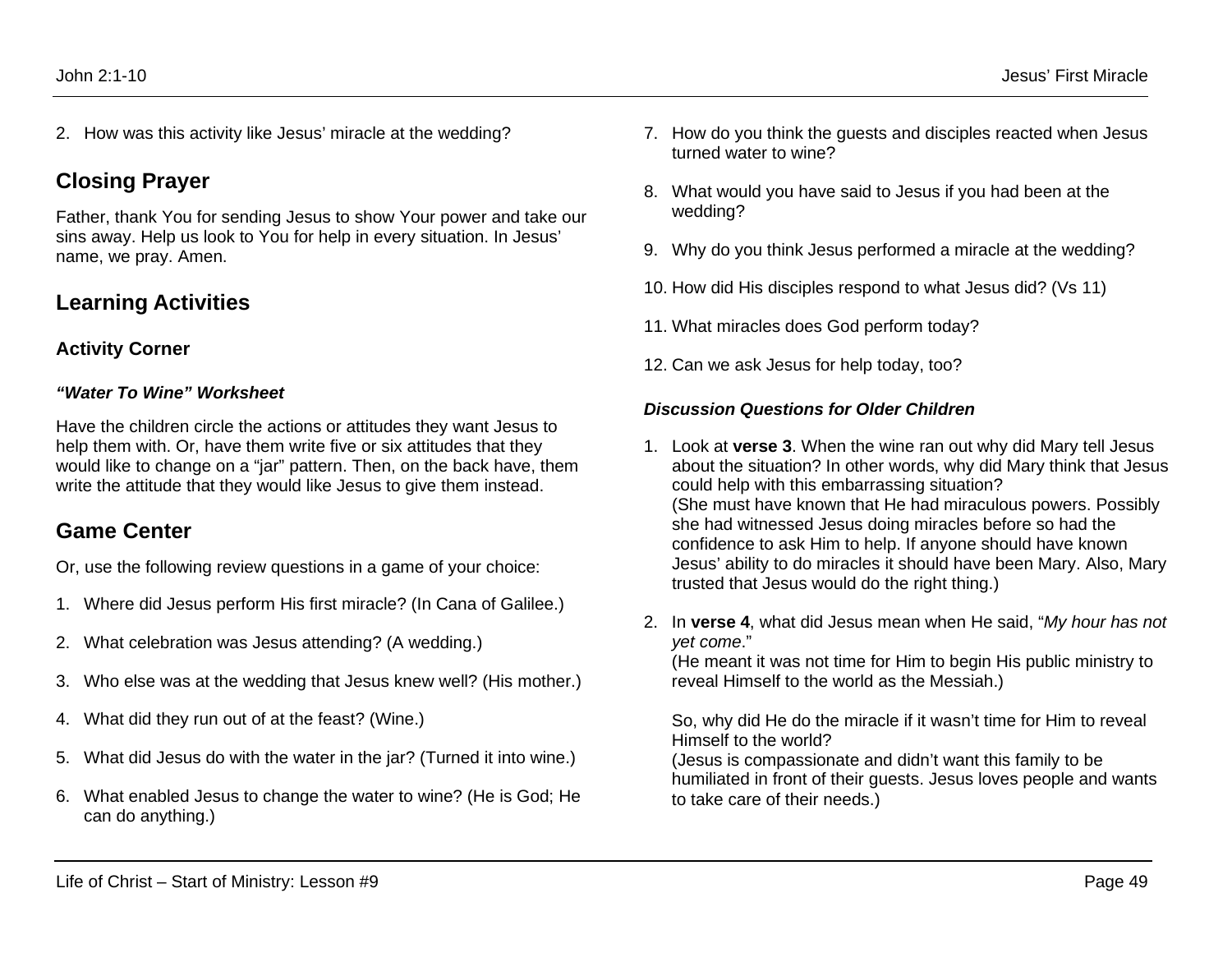3. When you make wine, it takes a long period of time for the grape juice to ferment and become wine. However, Jesus turned this water to wind immediately. In an instant, He created wine far tastier than the best. How does this compare to when Jesus created the universe (Col 1:16)?

(Jesus simply willed it to happen; He spoke it into existence.)

- 4. Trick Question: How do you think the guests, the bridegroom, and the bride's father reacted when Jesus turned water to wine? (He did do the miracle as His mother wanted, but He did not show the public that it was He who did the miracle. Look at **verse 9**, only the servants knew. So, the bridegroom and guests, did not know that Jesus was the one who supplied the wine or how it was supplied.)
- 5. The wine that Jesus created was far better than any wine they had ever tasted. What does this tell you about the things of God? (The things of God are always better than the things of man. God gives the absolute best; you can only receive the best for your life from God.)
- 6. Can Satan perform miracles?

(Yes! Satan has unusual power and ability. The bible tells us that he can perform false signs and lying wonders (2 Thes 2:7-10).

|  |  | What is the difference between magic and miracles? |  |
|--|--|----------------------------------------------------|--|
|  |  |                                                    |  |

| <b>Miracles</b>           | <b>Magic</b>                                 |  |
|---------------------------|----------------------------------------------|--|
| Under God's control.      | Under man's control.                         |  |
| Not available on command. | Available on command.                        |  |
| Draws people to God.      | Diverts people's attention<br>away from God. |  |
| Always glorifies God.     | Always takes the glory away<br>from God.     |  |

| <b>Miracles</b>                | <b>Magic</b>                |
|--------------------------------|-----------------------------|
| Helps us believe that Jesus is | Tricks us into believing    |
| God.                           | something that is not true. |

Jesus' miracles always had a purpose. John calls them *signs*. We use signs to identify a person, place or thing. For example, you have signs on the bathroom door so you know where to go; you have a sign marking the Exit of a building so if there's a fire you can escape.

What was this sign meant to teach us about Jesus? (Look at **verse 11**. This sign revealed His glory and caused His disciples to truly believe He was the Messiah. Jesus' signs show us that He is God.)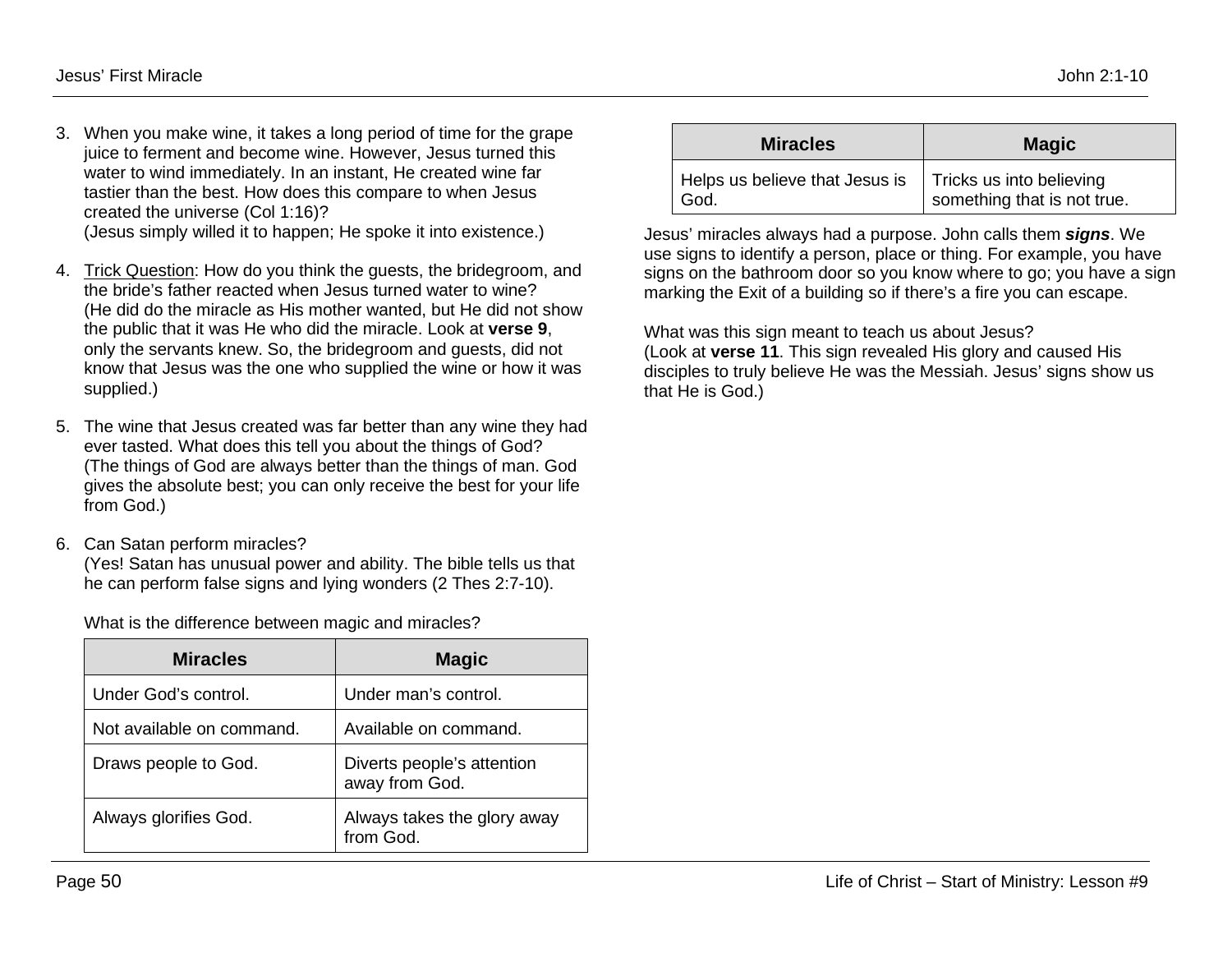